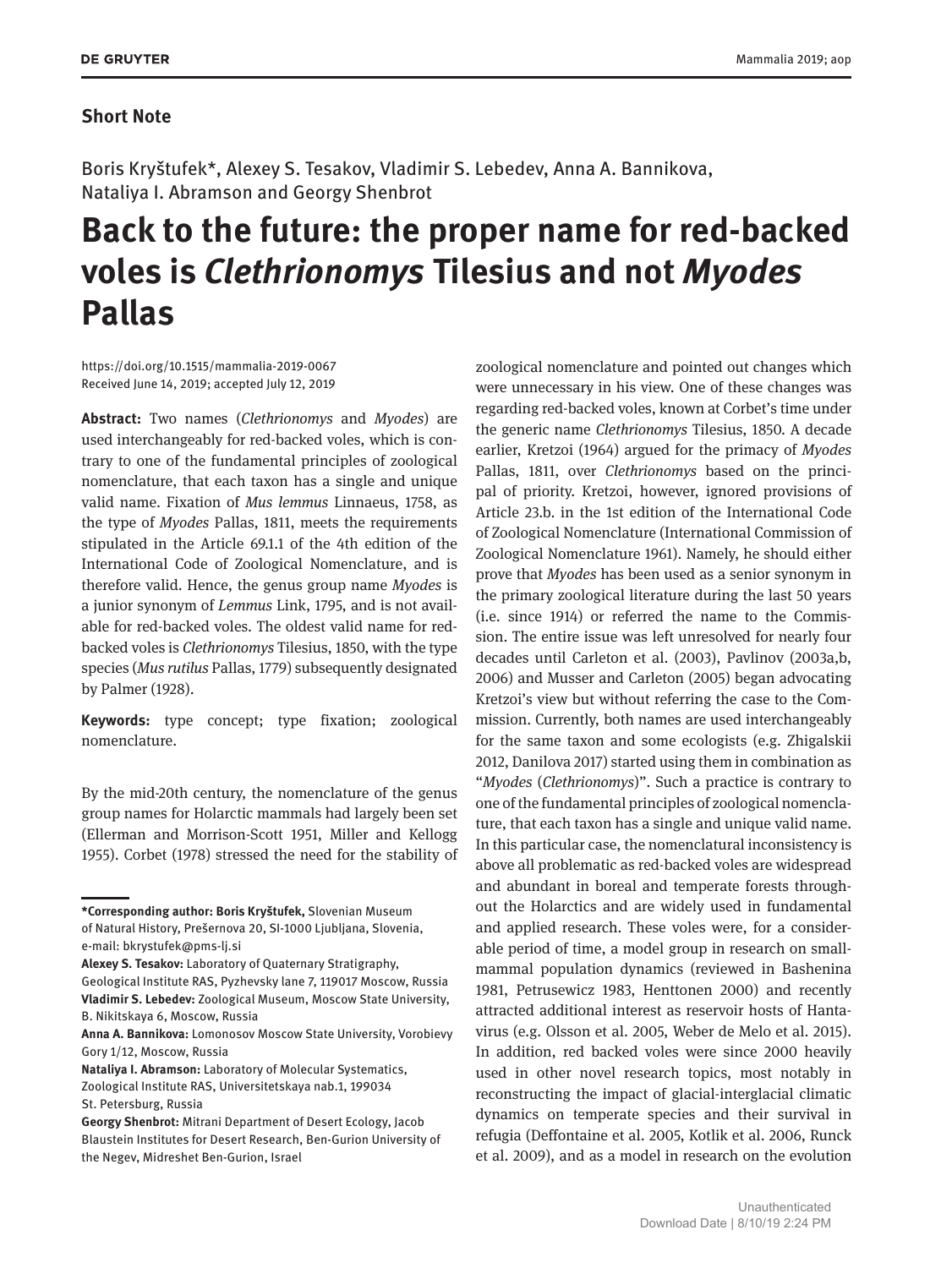of metabolic rate (Labocha et al. 2004, Sadowska et al. 2009) and of life-history strategies (Mappes et al. 2008). Experts engaged in medical zoology, epidemiology, population ecology and many other biological subdisciplines frequently use zoological names, but have little time or interest in disentangling nomenclatural problems on their own. The instability of taxonomic names is perplexing to them, even more so when they perceive such changes as unnecessary. In our view, a replacement of *Clethrionomys* with *Myodes* is an example of an unnecessary and unjustified change. Subsequently, we list our arguments for the retention of *Clethrionomys* as a genus group name for redbacked voles.

The source of disagreement is the fixation of the type species for *Myodes*. Namely, Pallas (1811) did not fix the type as was common in his time. He based *Myodes* on 10 species group names which are now in seven different genera: *Lemmus lemmus, Dicrostonyx torquatus, Lagurus lagurus, Microtus arvalis, Microtus socialis, Stenocranius gregalis, Alexandromys oeconomus* and *Clethrionomys rutilus*; a further two names *(alliarius* and *saxatilis)* are *nomina dubia*. The type species was subsequently designated by Coues (1877: 239) who left no doubt regarding the taxonomic scope of *Myodes* as defined in his detailed taxonomic review of North American rodents: "The foregoing diagnosis, so drawn as to exclude *Cuniculus* [=*Dicrostonyx*], is based upon *Mus lemmus* of Linnaeus, and indicates a perfectly natural generic group of Arvicolinæ". Tesakov et al. (2010: 85) interpreted this statement as a nomenclatural act of type fixation of *Myodes*. Carleton et al. (2014: 948) opposed the conclusion by Tesakov et al. (l.c.), claiming that a valid fixation was achieved by the subsequent act of Lataste (1883: 349), who explicitly designated *Mus rutilus* as the type species for *Myodes.* Such an interpretation, dating back to Kretzoi (1964), necessitated the replacement of *Clethrionomys*, a long established name for red-backed voles (cf. Ellerman & Morrison-Scott 1951, Corbet 1978) with *Myodes*, a name which was widely used for lemmings (current genera *Myopus, Lemmus* and *Dicrostonyx*) throughout the 19th century (e.g. Bonaparte 1845: 29, Carus 1868: 107) and into the early 20th century (Johnston 1903: 256, Winge 1908: 78). *Myodes* was in disuse after the nomenclature of European mammals was stabilized in the works of Trouessart (1910) and Miller (1912), until restored by Kretzoi (1964).

The central argument of Carleton et al. (2014) against Tesakov et al. (2010) is that "Coues (1877) nowhere used the words 'type' or 'type species' in a nomenclatural context in his treatment of *Myodes*". The 4th edition of the International Code of Zoological Nomenclature (International Commission of Zoological Nomenclature 1999; hereafter the Code) specifies subsequent designation of the type species in Article 69.1.1, according to which the fixation is valid if the author used "an equivalent term" [to type or type species] and "if it is clear that author accepts it as the type species" (text in square brackets is ours). The following statement made by Coues, "The foregoing diagnosis [of *Myodes*] …., is based upon *Mus lemmus* of Linnaeus" undoubtedly qualifies as "an equivalent term" to type species. Furthermore, reading the account of Coues (1877) and knowing his earlier (Coues 1874) taxonomic list leaves no doubt that according to him, *Myodes* was identical to the current concept of *Lemmus*. One can presume with good reason that Coues (1877), who was, at any rate, not strict in quoting type species, saw no reason for the argument that *Mus lemmus* is the type of *Myodes*. Namely, his concept of "*Mus lemmus* of Linnaeus" as the type species for *Myodes* was so concordant with the practice of his time (e.g. Thomas 1896) that no further mention was needed.

We conclude that Coues' (1877) act of fixing *Mus lemmus* as the type species of *Myodes* fulfils the stipulations of the Code and is therefore valid. *Myodes* is thus antedated by *Lemmus* Link, 1795, and as such, its junior synonym. For further arguments, see Tesakov et al. (2010). If an author established a nominal genus but did not fix its type species (as is the case with *Myodes*), the first author who subsequently designated one of the originally included nominal species fixed the type species for the taxon and no later designation is valid (Article 69.1. of the Code). The earliest designation of the type species for *Myodes* is by Coues (1877); hence the act by Lataste (1883) is predated and therefore invalid. The correct name for red-backed voles remains *Clethrionomy* Tilesius (Palmer 1928).

Arguments against the validity of Coue's act of type fixation are exposed at length in Carleton et al. (2014). Their text provides an interesting insight into the development of the concept of type in the 19th century, but the discussion on how Coues understood and applied the type concept in his various publications is irrelevant from the nomenclatural point of view. Instead, the entire argument made by Carleton et al. (2014) exemplifies what Corbet (1978: 8) called the product of "zoologically sterile research into the early literature" and "a pedantic search for loopholes". The replacement of *Clethrionomys* with *Myodes* served no meaningful zoological or nomenclatural purpose but introduced unnecessary confusion and resulted in the current use of two generic names for redbacked voles.

Because Coues made a valid designation of *Mus lemmus* Linneaus as the type of *Myodes* Pallas, the genus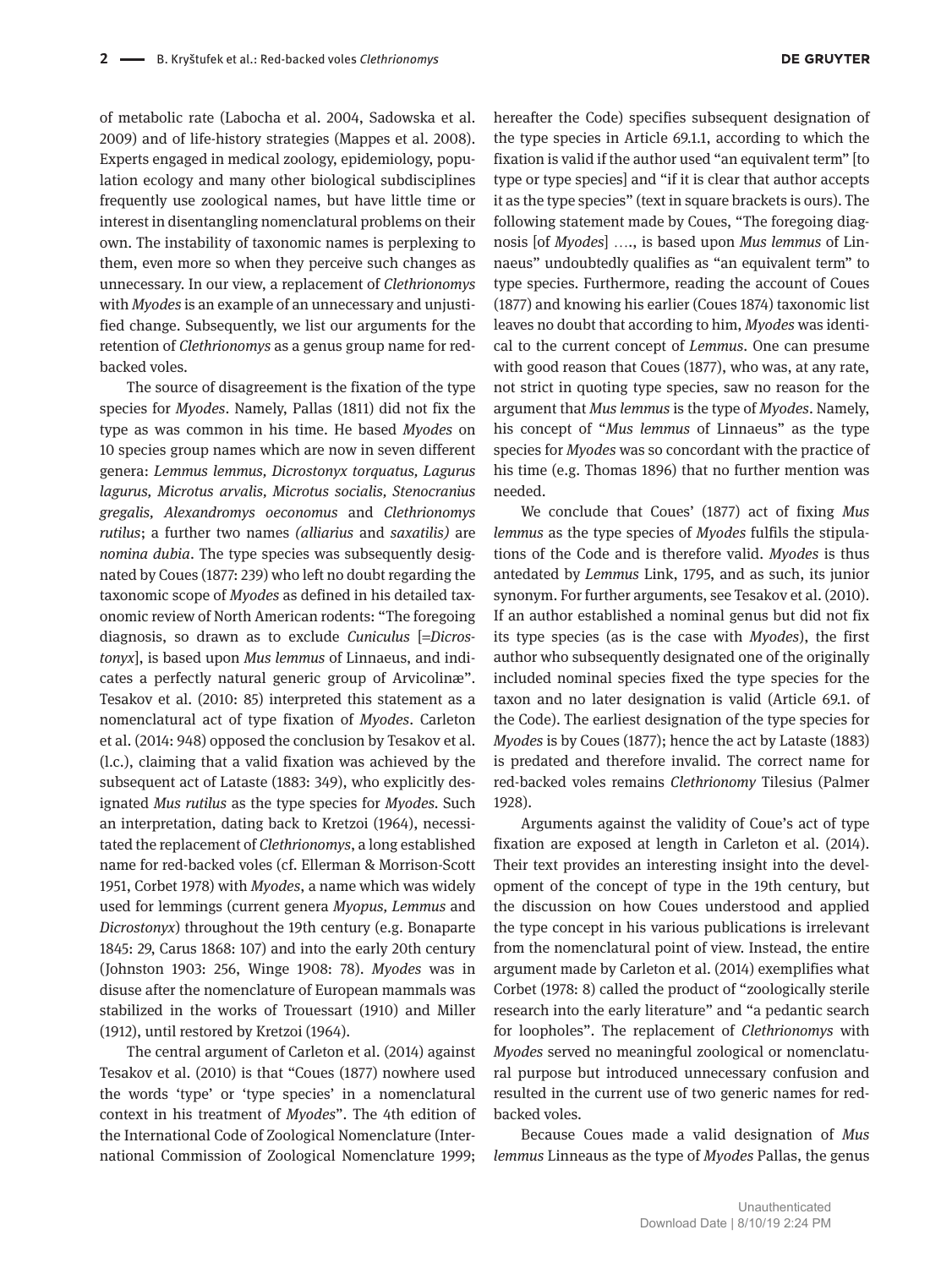group name *Myodes* is a junior synonym of *Lemmus* Link and is therefore not available for red-backed voles. The oldest valid name for red-backed voles is *Clethrionomys* Tilesius with *Mus rutilus* Pallas, 1779 as the type species (subsequent designation by Palmer 1928: 87). *Clethrionomys* contains five extant species: *Clethrionomys californicus* (Merriam, 1890), *Clethrionomys centralis* (Miller, 1906), *Clethrionomys gapperi* (Vigors, 1830) (in Gapper 1830), *Clethrionomys glareolus* (Schreber, 1780) and *Clethrionomys rutilus* (Pallas, 1779).

**Funding:** Slovenian Research Agency (to BK), Grant Number: research core funding 493 No. P1-0255.

## **References**

- Bashenina, N.V. (ed.) 1981. Bank vole. Nauka, Moscow. pp. 351 (in Russian, title and list of contents in English).
- Bonaparte, C.L. 1845. Catalogo metodico dei mammiferi europei. Luigi di Giacomo Pirola, Milano.
- Carleton, M.D., G.G. Musser and I.Y. Pavlinov. 2003. *Myodes* Pallas, 1811, is the valid name for the genus of red-backed voles. In: (A. Averianov and N. Abramson, eds.) Systematics, phylogeny and paleontology of small mammals. Proceedings, International Conference, devoted to the 90-th anniversary of Prof. I. M. Gromov. November 24–27, 2003. Zoological Institute RAS, Sankt Petersburg. pp. 96–98.
- Carleton, M.D., A.L. Gardner, I.Y. Pavlinov and G.G. Musser. 2014. The valid generic name for red-backed voles (Muroidea: Cricetidae: Arvicolinae): restatement of the case for *Myodes* Pallas, 1811. J. Mammal. 95: 943–959.
- Carus, J.V. 1868. Handbuch der Zoologie. Band 1, Wirbelthiere. Verlag Wilhelm Engelmann, Leipzig.
- Corbet, G.B. 1978. The mammals of the Palaearctic region: a taxonomic review. British Museum (Nat. Hist.), London.
- Coues, E. 1874. Synopsys of the Muridae of North America. Proc. Acad. Nat. Sci. Philadelphia 1874: 173–196.
- Coues, E. 1877. Family Muridae. In: (E. Coues and J.A. Allen, eds.) Monographs of North American Rodentia. Report of United States Geological Survey of the Territories 9. Government Printing Office, Washington, D.C. pp. 1–264.
- Danilova, L.A. 2017. The dynamics of the number of rodents in the territory of landscape and ecological provinces of the south of Tyumen region. Vestnik KrasGAU 9: 100–108 (in Russian with English abstract).
- Deffontaine, V., R. Libois, P. Kotlik, R. Sommer, C. Nieberding, E. Paradis, J.B. Searle and J.R. Michaux. 2005. Beyond the Mediterranean peninsulas: evidence of central European glacial refugia for a temperate forest mammal species, the bank vole (*Clethrionomys glareolus*). Mol. Ecol. 14: 1727–1739.
- Ellerman, J.R. and T.C.S. Morrison-Scott. 1951. Checklist of Palaearctic and Indian mammals 1758 to 1946. Trustees of the British Museum (Nat. Hist.), London.
- Gapper, Dr. 1830. Observations on the quadrupeds found in the district of Upper Canada extending between York and Lake

Simcoe, with the view of illustrating their geographical distribution, as well as describing some species hitherto unnoticed. Zool. J. 5: 200–207.

- Henttonen, H. 2000. Long-term dynamics of the bank vole *Clethrionomys glareolus* at Pallasjärvi, northern Finnish taiga. Polish J. Ecol. 48 (Suppl.): 87–96.
- International Commission on Zoological Nomenclature. 1961. International Code for Zoological Nomenclature adopted by the XV International Congress of Zoology. International Trust for Zoological Nomenclature, London.
- International Commission on Zoological Nomenclature. 1999. International Code for Zoological Nomenclature. Fourth edition. International Trust for Zoological Nomenclature, London.
- Johnston, H. 1903. British mammals. An attempt to describe and illustrate the mammalian fauna of the British Islands from the commencement of the Pleistocene period down to the present day. Hutshinson & Co., London.
- Kotlik, P., V. Deffontaines, S. Mascheretti, J. Zima, J.R. Michaux and J.B. Searle. 2006. A northern glacial refugium for bank voles (*Clethrionomys glareolus*). Proc. Natl. Acad. Sci. USA 103: 14860–14864.
- Kretzoi, M. 1964. Über einige homonyme und synonyme Säugetiernamen. Vert. Hung. 6: 131–138.
- Labocha, M.K., E.T. Sadowska, K. Baliga, A.K. Semer and P. Koteja. 2004. Individual variation and repeatability of basal metabolism in the bank vole, *Clethrionomys glareolus*. Proc. R. Soc. Lond. B 271: 367–372.
- Lataste, F. 1883. Introduction a l'étude des campagnols de France. Historique de la classification des campagnols. Le Naturaliste: journal des échanges et des nouvelles 2: 347–349.
- Mappes, T., M. Koivula, E. Koskela, T.A. Oksanen, T. Savolainen and B. Sinervo. 2008. Frequency and density-dependent selection on life-history strategies – a field experiment. PLoS One 3: e1687.
- Merriam, C.H. 1890. Descriptions of twenty-six new species of North American mammals. North Am. Fauna 4: 1–60.
- Miller, G.S. 1906. Some voles from the Tian Shan region. Ann. Mag. Nat. Hist. 7th ser. 17: 371–375.
- Miller, G.S. 1912. Catalogue of the mammals of western Europe (Europe exclusive of Russia) in the collection of the British Museum. British Museum, London.
- Miller, G.S. and R. Kellogg. 1955. List of North American recent mammals. US Nat. Mus. Bull. 205: 1–954.
- Musser, G.G. and M.D. Carleton. 2005. Superfamily Muroidae. In: (D.E. Wilson and D.M. Reeder, eds.) Mammal species of the world. A taxonomic and geographic reference. Third edition. Volume 2. John Hopkins Univ. Press, Baltimore, MD, USA.
- Olsson, G.E., N. White, J. Hjältén and C. Ahlm. 2005. Habitat factors associated with bank voles (*Clethrionomys glareolus*) and concomitant hantavirus in northern Sweden. Vector-Borne Zoon. Dis. 5: 315–323.
- Pallas, P.S. 1779. Novæ species quatrupedum e glirum ordine cum illustrationibus variis complurium ex hoc ordine animalium. Academia Petropolitana, Erlangae.
- Pallas, P.S. 1811. Zoographia Rosso-Asiatica, sistens omnium animalium in extenso Imperio Rossico et adjacentibus maribus observatorum recensionem domicilia, mores et descriptiones, anatomen atque icones plurimorum. Tomus primus. Officina Caes. Academiae Scientarium impress, Petropoli [St. Peterburg].